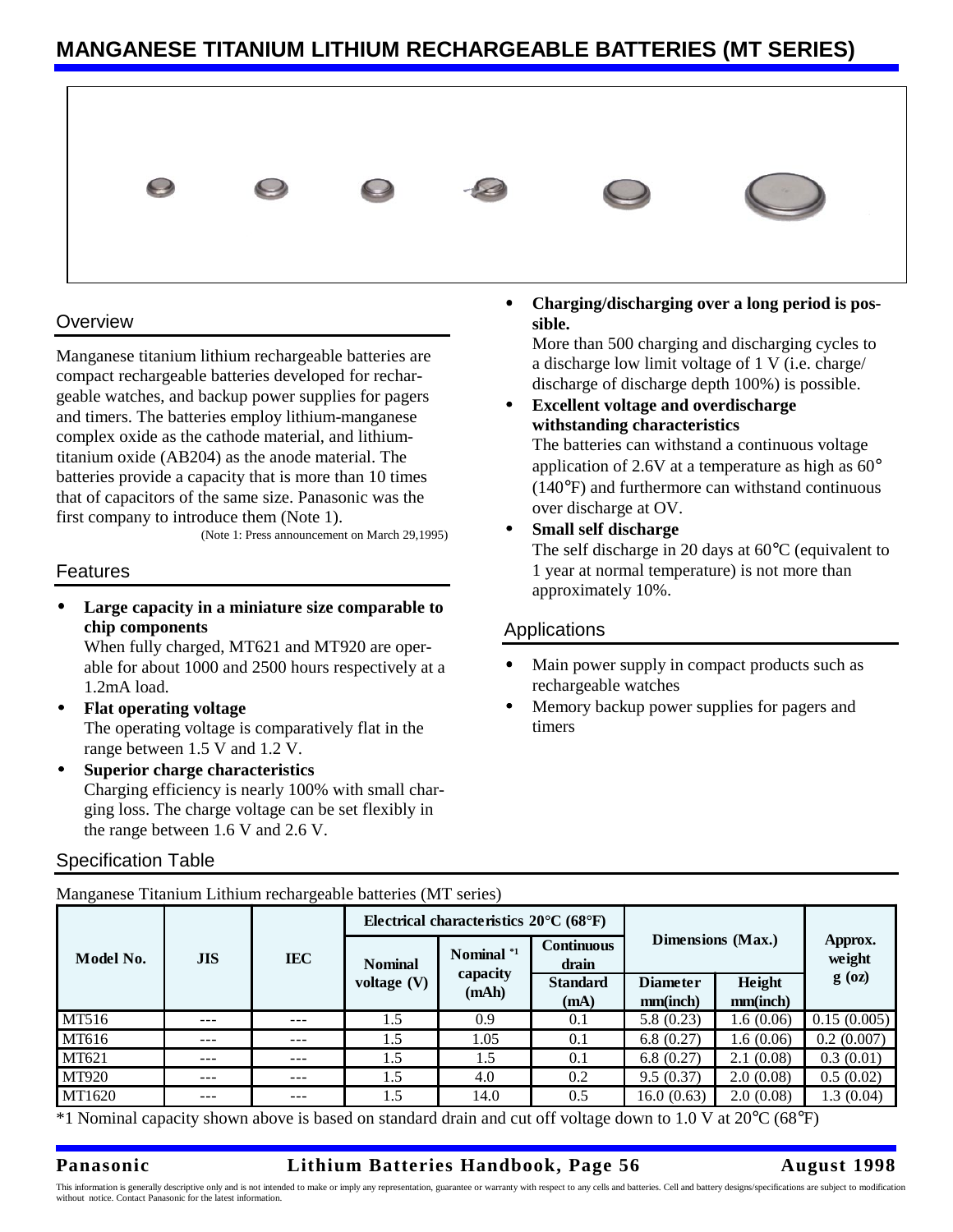# **MANGANESE TITANIUM LITHIUM RECHARGEABLE BATTERIES - CONTINUED**

• Charge/discharge characteristics (MT516/MT616/MT621)



 **Charge/discharge characteristics (MT1620)**



#### **Cycle life characteristics (MT621)**



**Overdischarge characteristics (MT621)**



## **Charge/discharge characteristics (MT920)**



**Constant voltage charging characteristics (Capacity recovery as a function of charge voltage: MT621)**



# **Withstand voltage characteristics (MT621)**



# **Panasonic Lithium Batteries Handbook, Page 57 August 1998**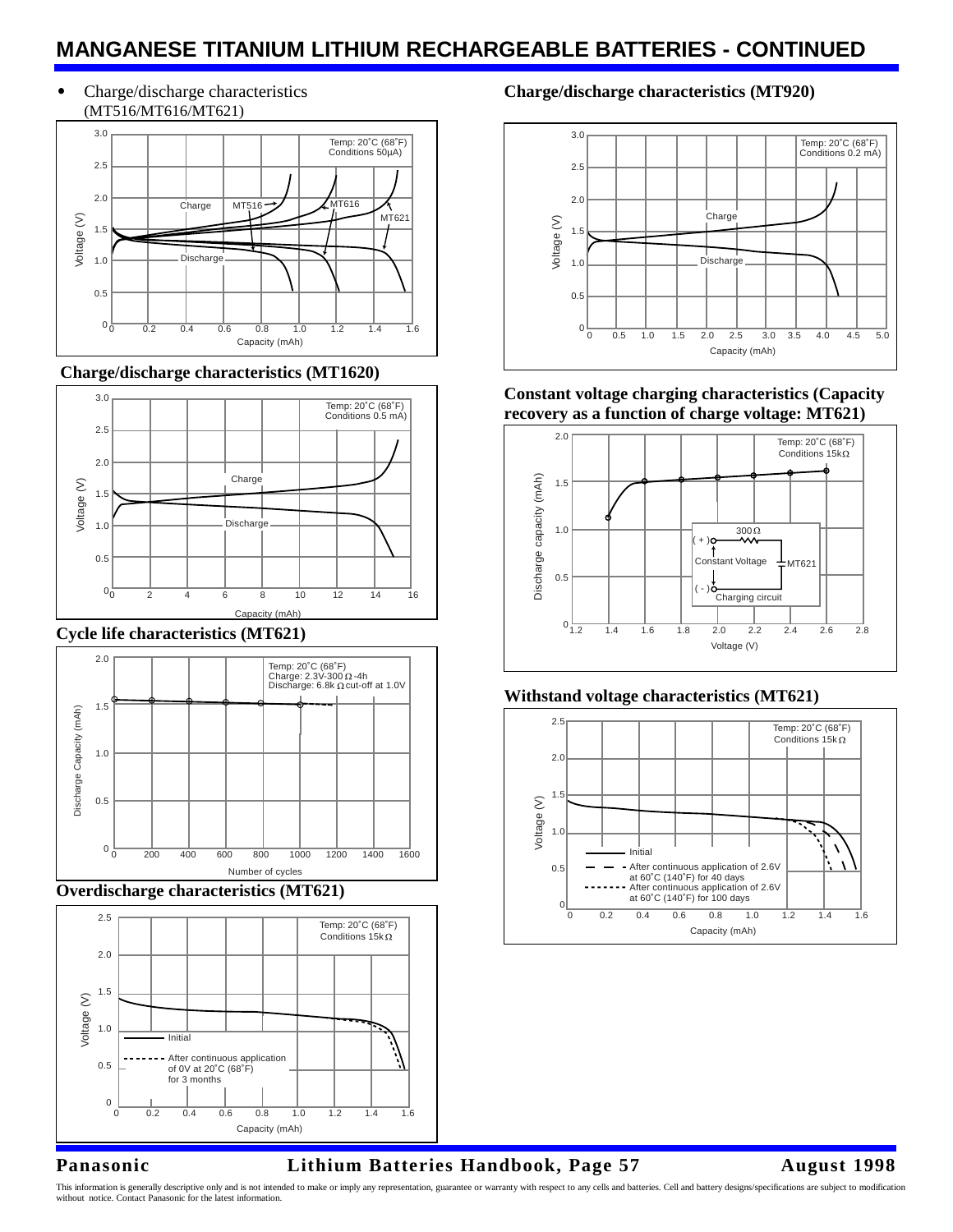# **MANGANESE TITANIUM LITHIUM RECHARGEABLE BATTERIES-CONTINUED**

#### Discharge temperature characteristics (MT621) Storage characteristics (MT621)





## Current drain as a function of duration



## **Panasonic Lithium Batteries Handbook, Page 58 August 1998**